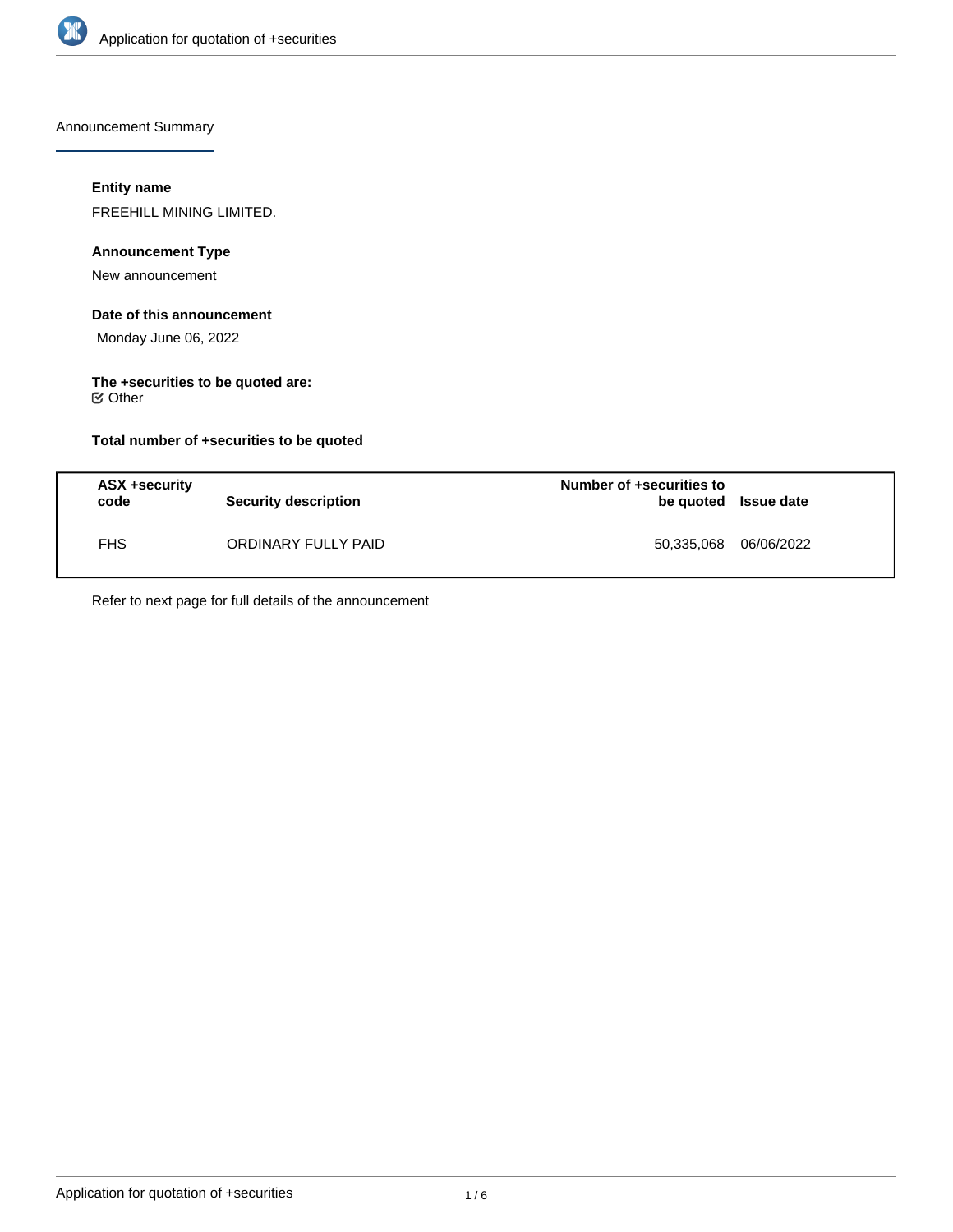

Part 1 - Entity and announcement details

## **1.1 Name of entity**

FREEHILL MINING LIMITED.

We (the entity named above) apply for +quotation of the following +securities and agree to the matters set out in Appendix 2A of the ASX Listing Rules.

**1.2 Registered number type** ABN

**Registration number** 27091608025

**1.3 ASX issuer code** FHS

**1.4 The announcement is**

New announcement

### **1.5 Date of this announcement**

6/6/2022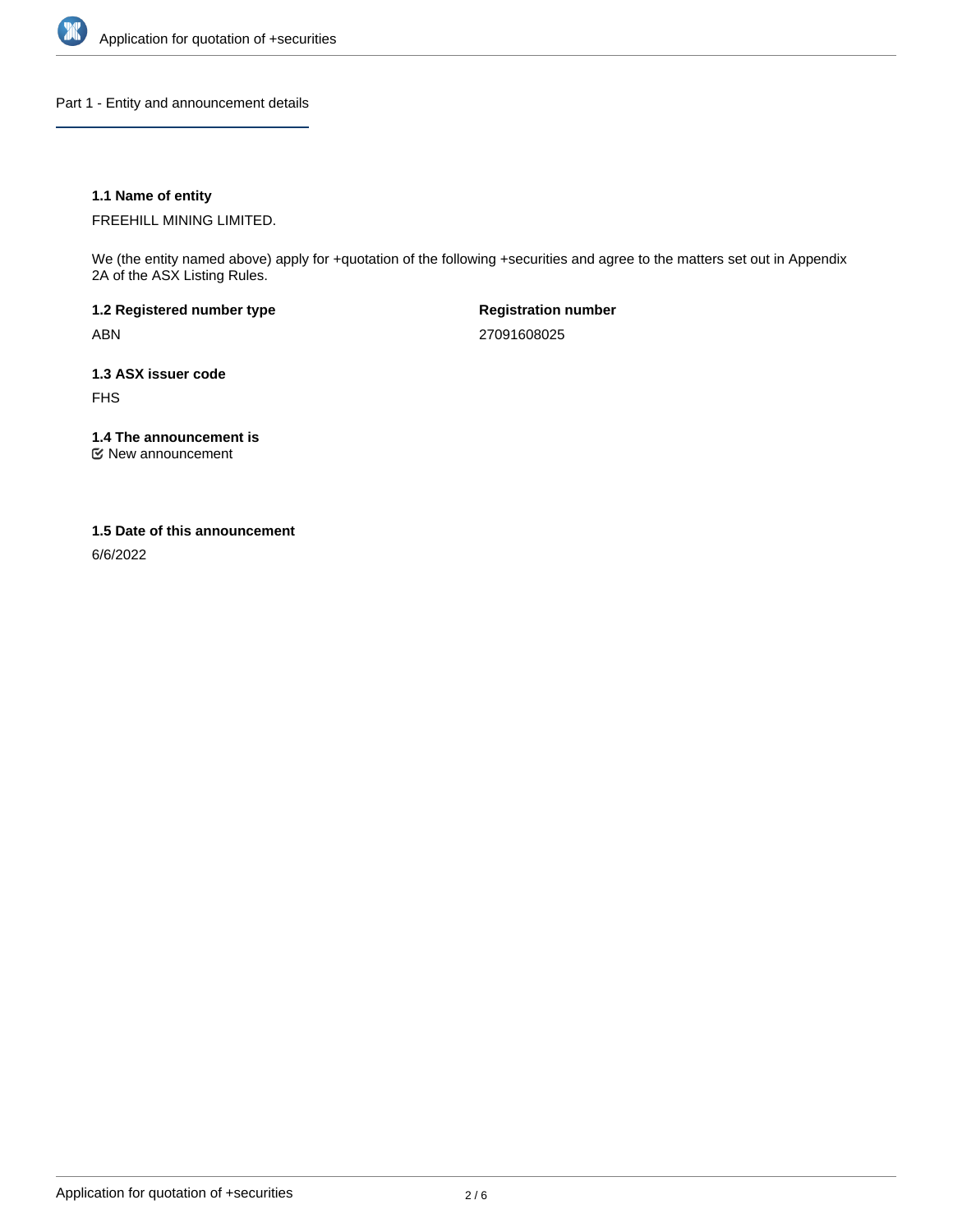

## Part 2 - Type of Issue

#### **2.1 The +securities to be quoted are:**

Other

## **2.2 The +securities to be quoted are:**

Additional +securities in a class that is already quoted on ASX ("existing class")

**2.3c Have these +securities been offered under a +disclosure document or +PDS?** No

**2.3d Please provide any further information needed to understand the circumstances in which you are applying to have these +securities quoted on ASX, including why the issue of the +securities has not been previously announced to the market in an Appendix 3B**

37,500,000 were issued at issue price of \$0.02 per New Share to sophisticated and professional investors. 12,835,068 were issued at issue price of \$0.02 for the conversion of debt and interest.

**2.4 Any on-sale of the +securities to be quoted within 12 months of their date of issue will comply with the secondary sale provisions in sections 707(3) and 1012C(6) of the Corporations Act by virtue of:** The publication of a cleansing notice under section 708A(5), 708AA(2)(f), 1012DA(5) or 1012DAA(2)(f)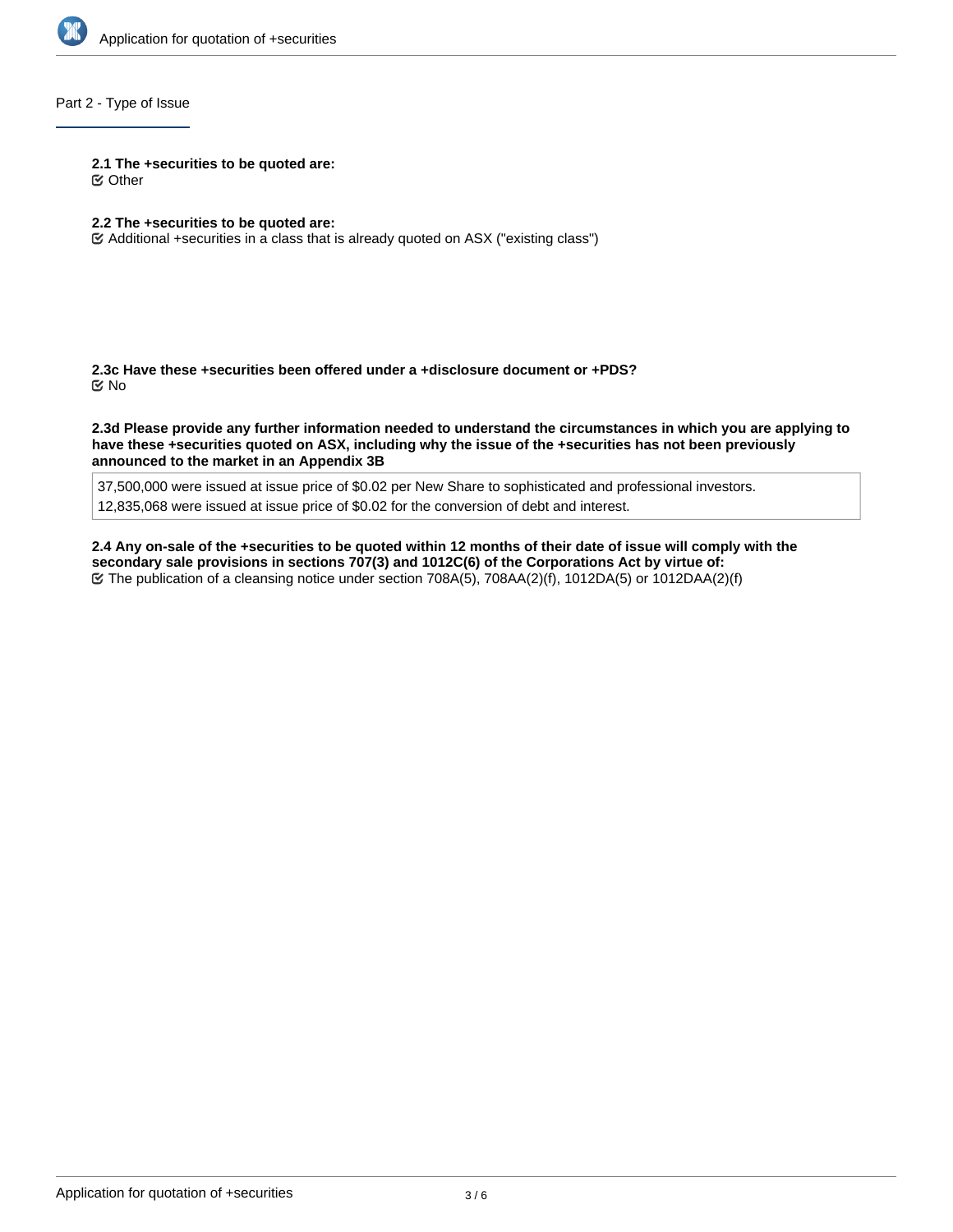

Part 3B - number and type of +securities to be quoted (existing class) where issue has not previously been notified to ASX in an

Appendix 3B

#### **Additional +securities to be quoted in an existing class**

**ASX +security code and description** FHS : ORDINARY FULLY PAID

#### **Issue date**

6/6/2022

**Will the +securities to be quoted rank equally in all respects from their issue date with the existing issued +securities in that class?** Yes

Issue details

**Number of +securities to be quoted**

50,335,068

**Are the +securities being issued for a cash consideration?** No

#### **Please describe the consideration being provided for the +securities**

37,500,000 issue price of \$0.02 per New Share to sophisticated and professional investors for cash consideration and 12,835,068 issue price of \$0.02 for the conversion of debt and interest.

**Please provide an estimate (in AUD) of the value of the consideration being provided per +security for the +securities to be quoted**

1,006,701.370000

#### **Any other information the entity wishes to provide about the +securities to be quoted**

No

# **The purpose(s) for which the entity is issuing the securities**

To raise additional working capital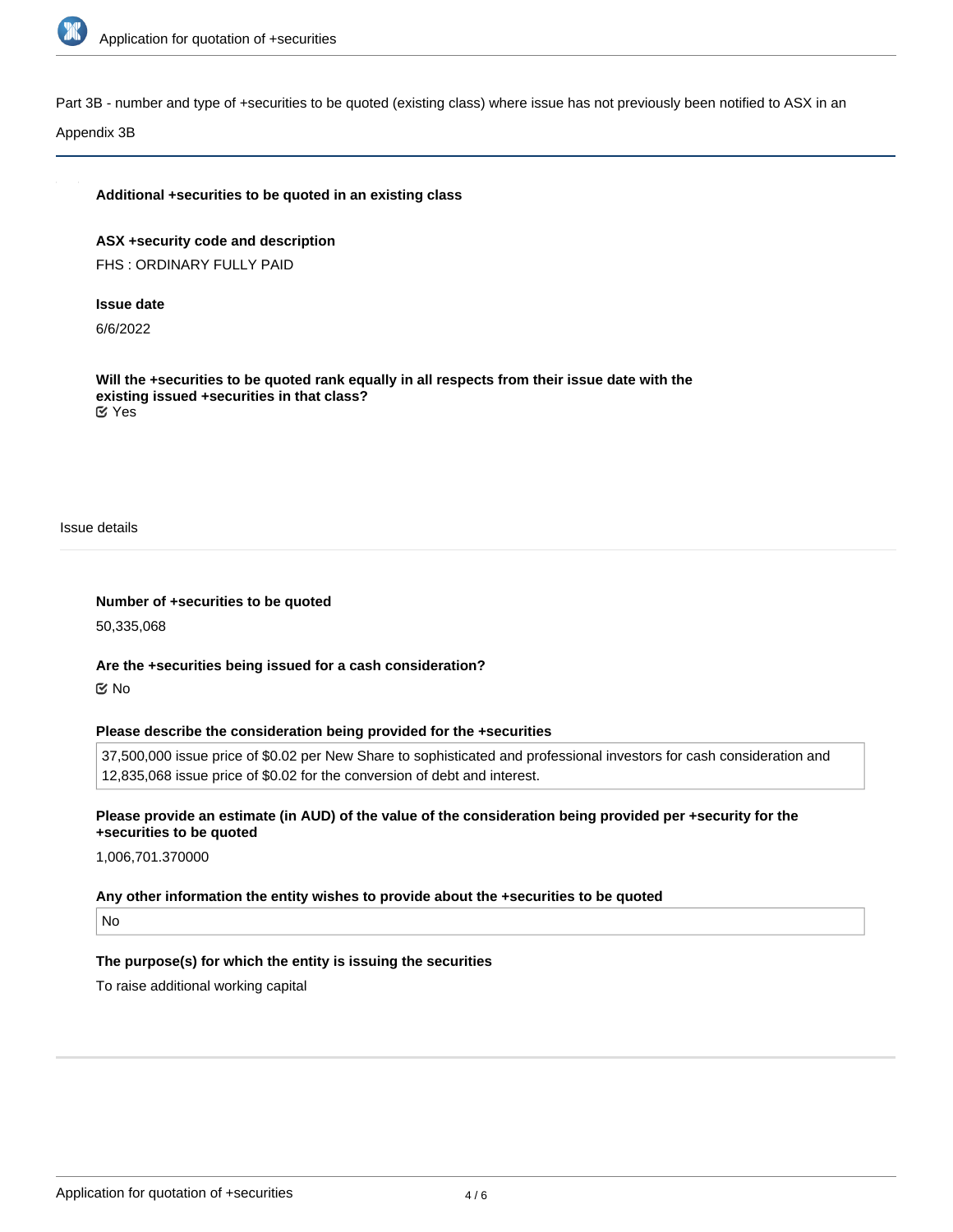

Part 4 - Issued capital following quotation

**Following the quotation of the +securities the subject of this application, the issued capital of the entity will comprise:**

**(A discrepancy in these figures compared to your own may be due to a matter of timing if there is more than one application for quotation/issuance currently with ASX for processing.)**

**4.1 Quoted +securities (total number of each +class of +securities quoted on ASX following the +quotation of the +securities subject of this application)**

| ASX +security code and description | Total number of<br>+securities on issue |
|------------------------------------|-----------------------------------------|
| FHS: ORDINARY FULLY PAID           | 1,809,194,418                           |

**4.2 Unquoted +securities (total number of each +class of +securities issued but not quoted on ASX)**

| ASX +security code and description           | <b>Total number of</b><br>+securities on issue |
|----------------------------------------------|------------------------------------------------|
| <b>FHSAC: PERFORMANCE RIGHTS</b>             | 9,000,000                                      |
| FHSAG: OPTION EXPIRING 12-NOV-2022 EX 10C    | 30,000,000                                     |
| FHSAE: OPTION EXPIRING 16-MAY-2023 EX 14.25C | 1,984,725                                      |